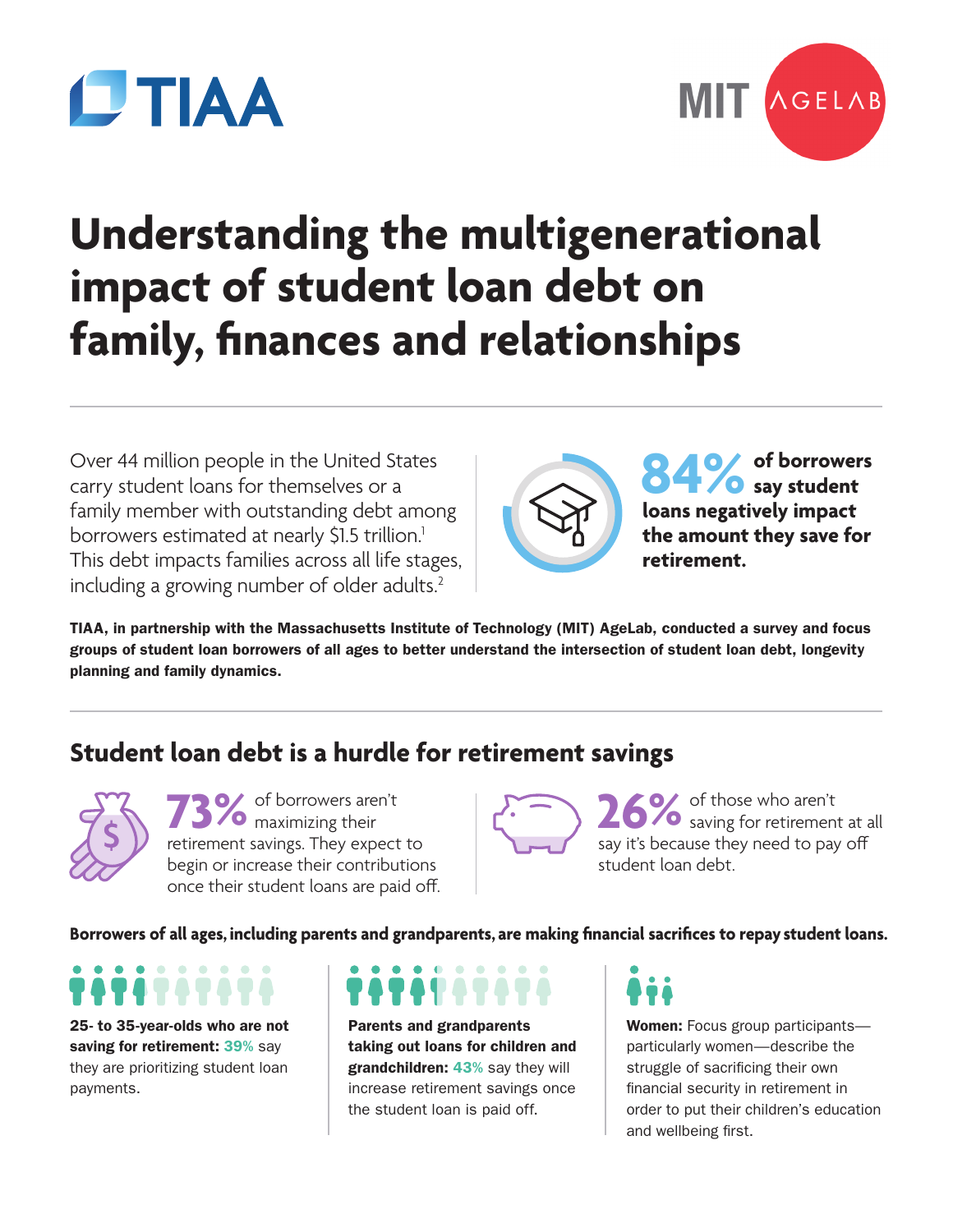# **Student loan debt affects financial preparedness**

The study shows that student loan debt limits people's confidence in their ability to meet their financial goals.



#### Loan knowledge is low: 23% of borrowers say they were not

at all knowledgeable about student loans before incurring them.

Only 6% characterize themselves as being extremely knowledgeable about their loans in advance.



### Few conduct their own research: Only 7% report doing their own research before deciding how much to take out in student loans.



#### Professional advice not sought: Only 8% of parents and grandparents and 3% of student borrowers used the services and advice of a financial advisor when making decisions about funding higher education.

# **Couples with higher student loans are delaying traditional milestones**

The greater the student loan debt, the greater the likelihood borrowers are putting off key life events.

# **Percent delaying milestones by student loan debt**



# **Limited family communication may contribute to conflict**

23 percent of borrowers report student loans led to conflict

**Borrowers not communicating with family about student loans**



## **Borrowers who experience loan-related family conflict**

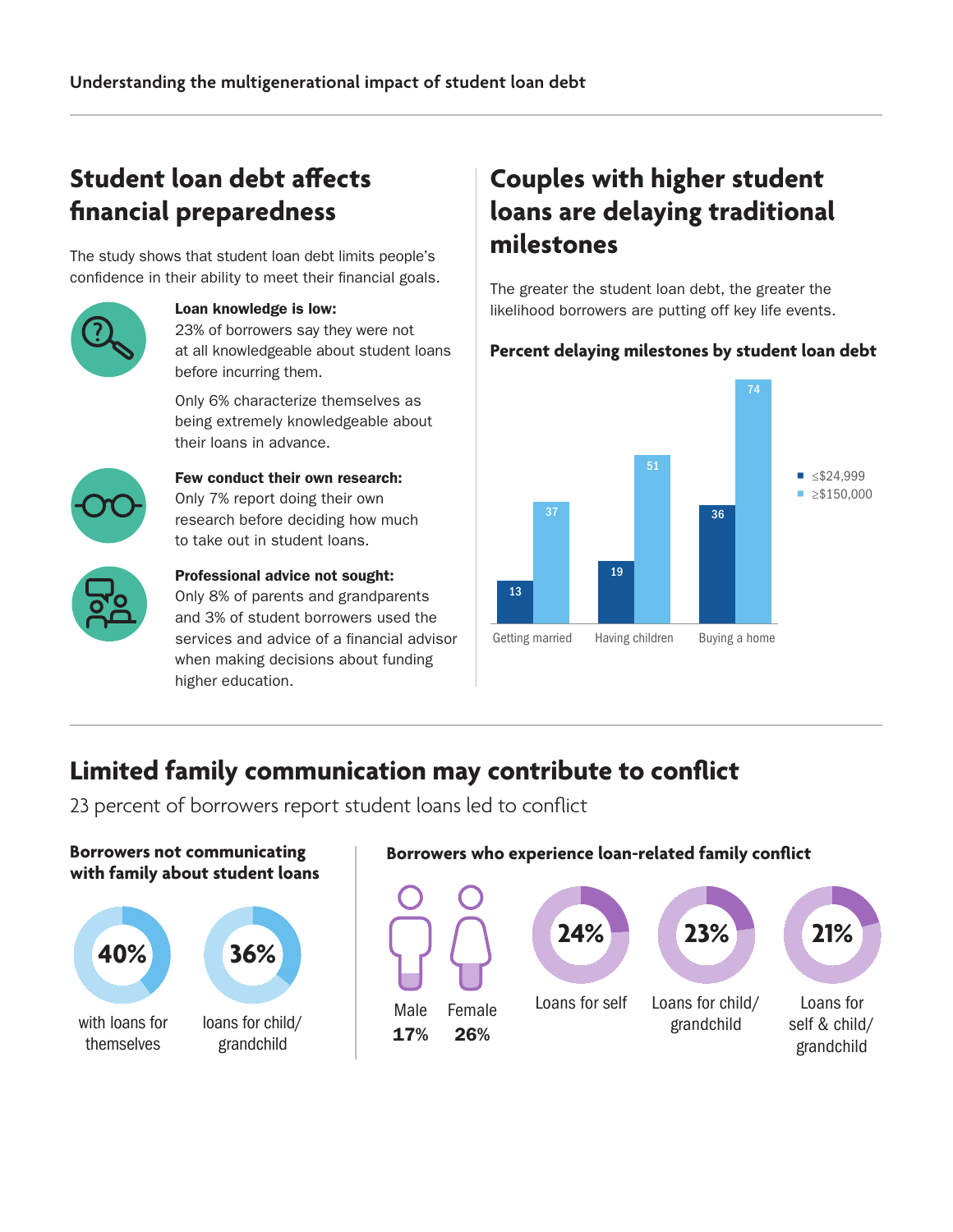# **Steps toward improving student loan debt management and retirement security**

Policymakers, employers, financial services companies and educational institutions all play an important role in helping people effectively manage their student loan debt financially and emotionally. Employers and policymakers can especially make a difference.



**Employers** can make it easier for employees to save while paying off their loans through innovative retirement plan design. For example, some employers today offer guaranteed retirement contributions, with limited or no match requirements, allowing retirement savings to grow even if an employee isn't able to contribute. These simple designs can offer valued benefits to both employees and employers.

Policymakers can support legislation that would allow employers to make matching contributions to employees who are paying down student loans in lieu of adding to their retirement plan. This would help employees build retirement savings even as they reduce their educational debt burdens.

Advice and coaching are key to helping people navigate competing financial demands. Individuals who engage with qualified financial professionals are generally better equipped to make decisions about paying for education for themselves or a loved one without sacrificing their future financial security.